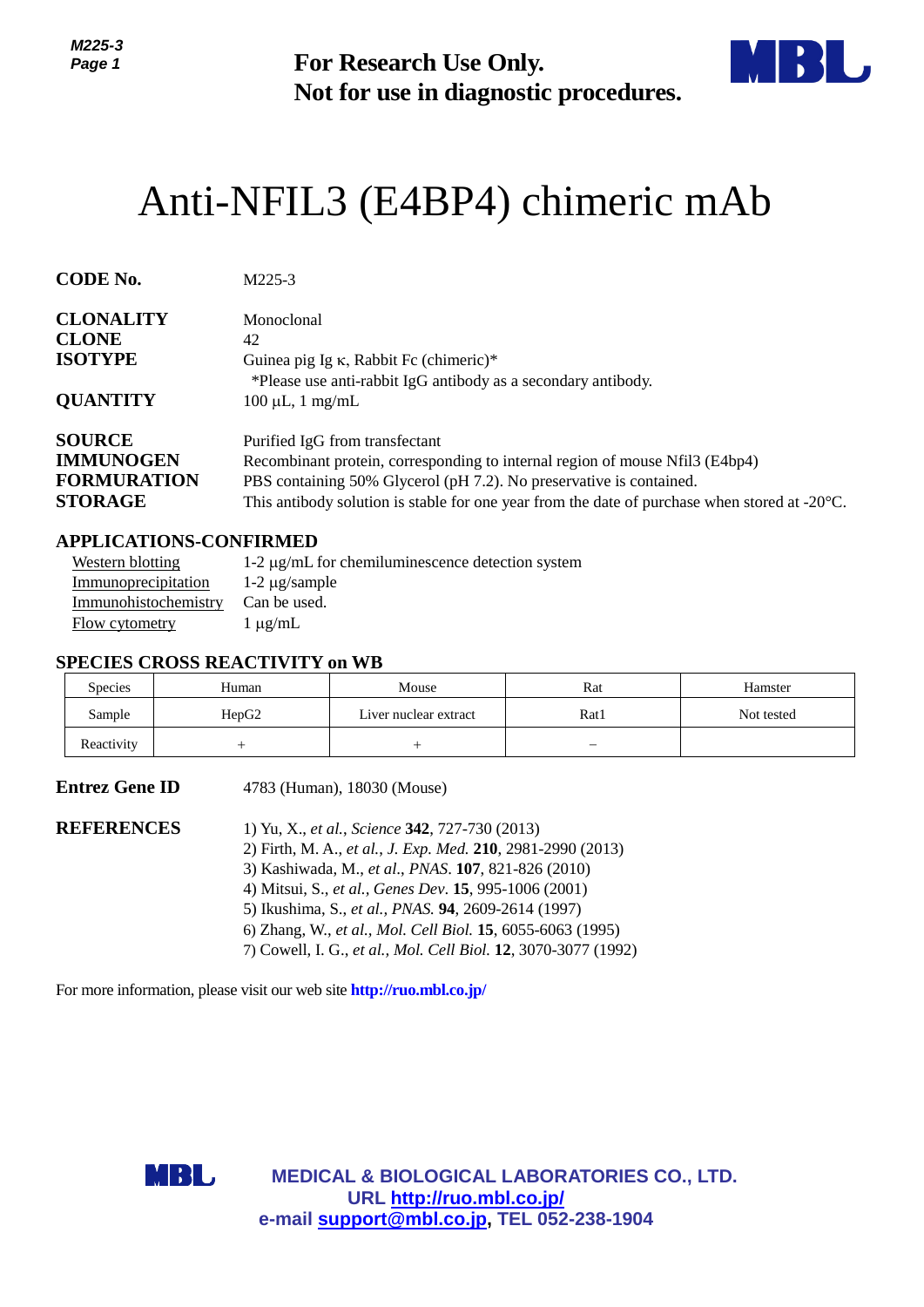*M225-3 Page 2*

## **RELATED PRODUCTS**

| Antibodies          |                                      |
|---------------------|--------------------------------------|
| M225-3              | Anti-NFIL3 (E4BP4) chimeric mAb (42) |
| M219-3              | Anti-RORγt mAb (4H11)                |
| <b>PM080</b>        | Anti-RORyt pAb                       |
| D333-3              | Anti-CLOCK (Mouse) mAb (CLSP3)       |
| D334-3              | Anti-CLOCK (Mouse) mAb (CLNT1)       |
| D335-3              | Anti-BMAL1 (Mouse) mAb (B1BH2)       |
| D <sub>349</sub> -3 | Anti-CLOCK (Mouse) mAb (CLSP4)       |
| <b>PM079</b>        | Anti-DBP (Mouse) pAb                 |
| CY-P1016            | Anti-SIRT1 pAb                       |
| <b>RN032P</b>       | Anti-CIRBP pAb                       |
| <b>PM075</b>        | Anti-GNAT2 (Zebrafish) pAb           |
| <b>PM081</b>        | Anti-Cry1 (Mouse) pAb                |
| <b>PM082</b>        | Anti-Cry2 (Mouse) pAb                |
| <b>PM083</b>        | Anti-Per2 (Mouse) pAb                |
| <b>PM087</b>        | Anti-Chrono (Mouse) pAb              |
| <b>PM091</b>        | Anti-Per1 (Mouse) pAb                |
| <b>PM092</b>        | Anti-NR1D1 pAb                       |
| PM093               | Anti-NR1D2 pAb                       |
|                     |                                      |

Kits

| CY-1151   | CycLex <sup>®</sup> SIRT1/Sir2 Deacetylase |
|-----------|--------------------------------------------|
|           | Fluorometric Assay Kit                     |
| $CY-1152$ | CycLex® SIRT2 Deacetylase                  |
|           | <b>Fluorometric Assay Kit</b>              |
| CY-1173   | CycLex® CaM-kinase II Assay Kit            |

Recombinant proteins (Human, Active)

CY-E1151 NAD<sup>+</sup>[-Dependent Deacetylase SIRT1](http://ruo.mbl.co.jp/dtl/P/CY-E1151/)

CY-E1152 NAD<sup>+</sup>[-Dependent Deacetylase SIRT2](http://ruo.mbl.co.jp/dtl/P/CY-E1152/)

CY-E1173 CaM-kinase II Positive Control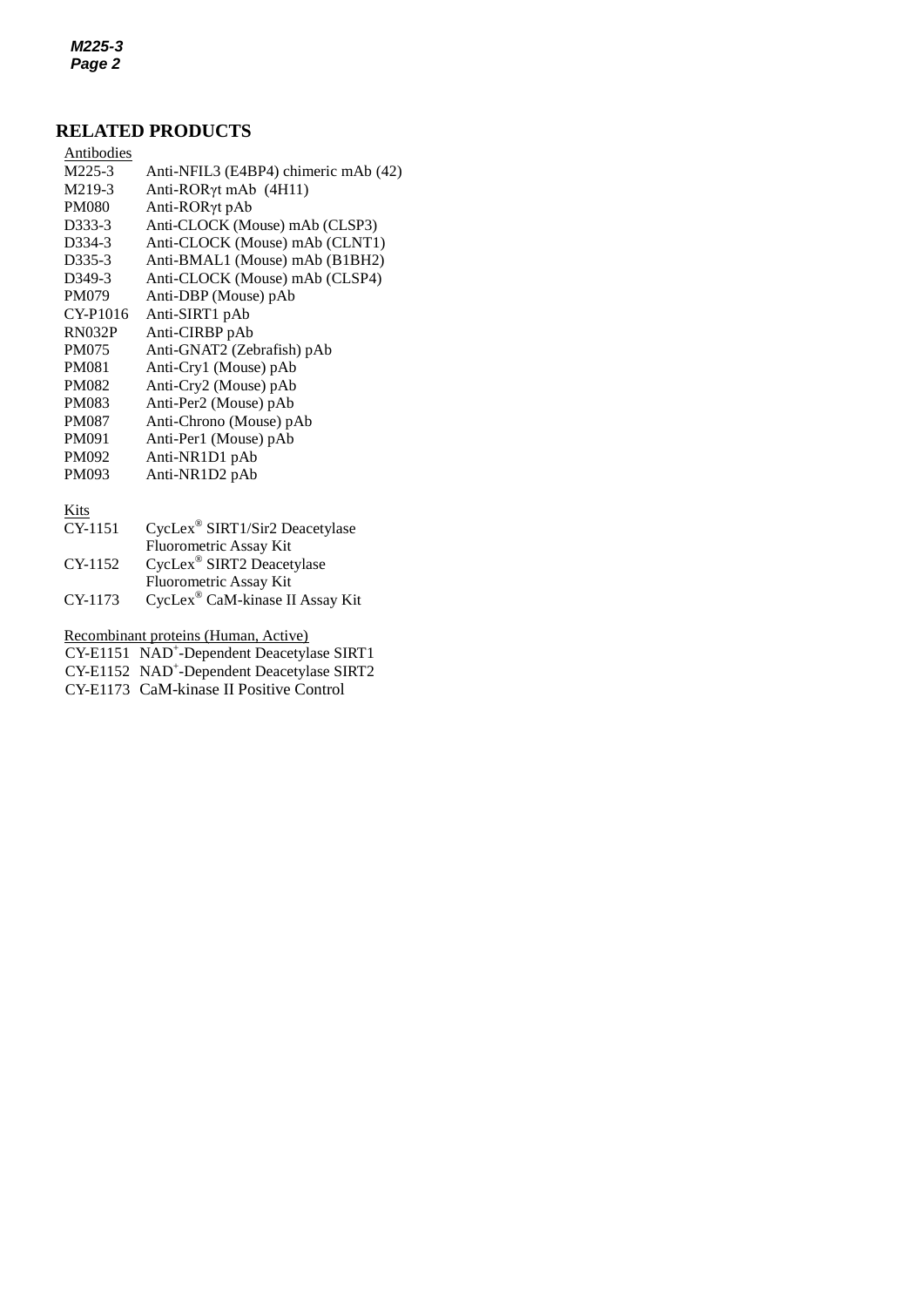## **SDS-PAGE & Western blotting**

- 1) Prepare the samples described as below:
- [Tissue] Mix 10  $\mu$ L of mouse liver nuclear extract with 10  $\mu$ L of Laemmli's sample buffer.
	- [Cell line] Wash 1 x  $10^7$  cells 3 times with PBS and suspends them in 1 mL of Laemmli's sample buffer.
- 1) Boil the samples for 5 min. and centrifuge. Load 20  $\mu$ L (20  $\mu$ g) of the tissue sample or 10  $\mu$ L of the cell sample per lane in a 1-mm-thick SDS-polyacrylamide gel (10% acrylamide) for electrophoresis.
- 2) Blot the protein to a polyvinylidene difluoride (PVDF) membrane at 190 mA for 1 hr. in a semi-dry transfer system (Transfer Buffer: 25 mM Tris, 190 mM glycine, 20% MeOH). See the manufacturer's manual for precise transfer procedure.
- 3) To reduce nonspecific binding, soak the membrane in 10% skimmed milk (in PBS) overnight at 4°C.
- 4) Wash the membrane with PBS-T [0.05% Tween-20 in PBS] (3 times for 5 min.).
- 5) Incubate the membrane with primary antibody diluted with 1% skimmed milk (in PBS) as suggested in the **APPLICATIONS** for 1 hr. at room temperature. (The concentration of antibody will depend on the conditions.)
- 6) Wash the membrane with PBS-T (3 times for 5 min.).
- 7) Incubate the membrane with the 1:10,000 of Anti-IgG (Rabbit) pAb-HRP (MBL; code no. 458) diluted with 1% skimmed milk (in PBS) for 1 hr. at room temperature.
- 8) Wash the membrane with PBS-T (3 times for 5 min.).
- 9) Wash the membrane 1 time for 2 min. with PBS.
- 10) Wipe excess buffer on the membrane, and then incubate it with appropriate chemiluminescence reagent for 1 min. Remove extra reagent from the membrane by dabbing with paper towel, and seal it in plastic wrap.
- 11) Expose to an X-ray film in a dark room. Develop the film as usual. The condition for exposure and development may vary.

(Positive controls for Western blotting; HepG2 and mouse liver nuclear extracts)

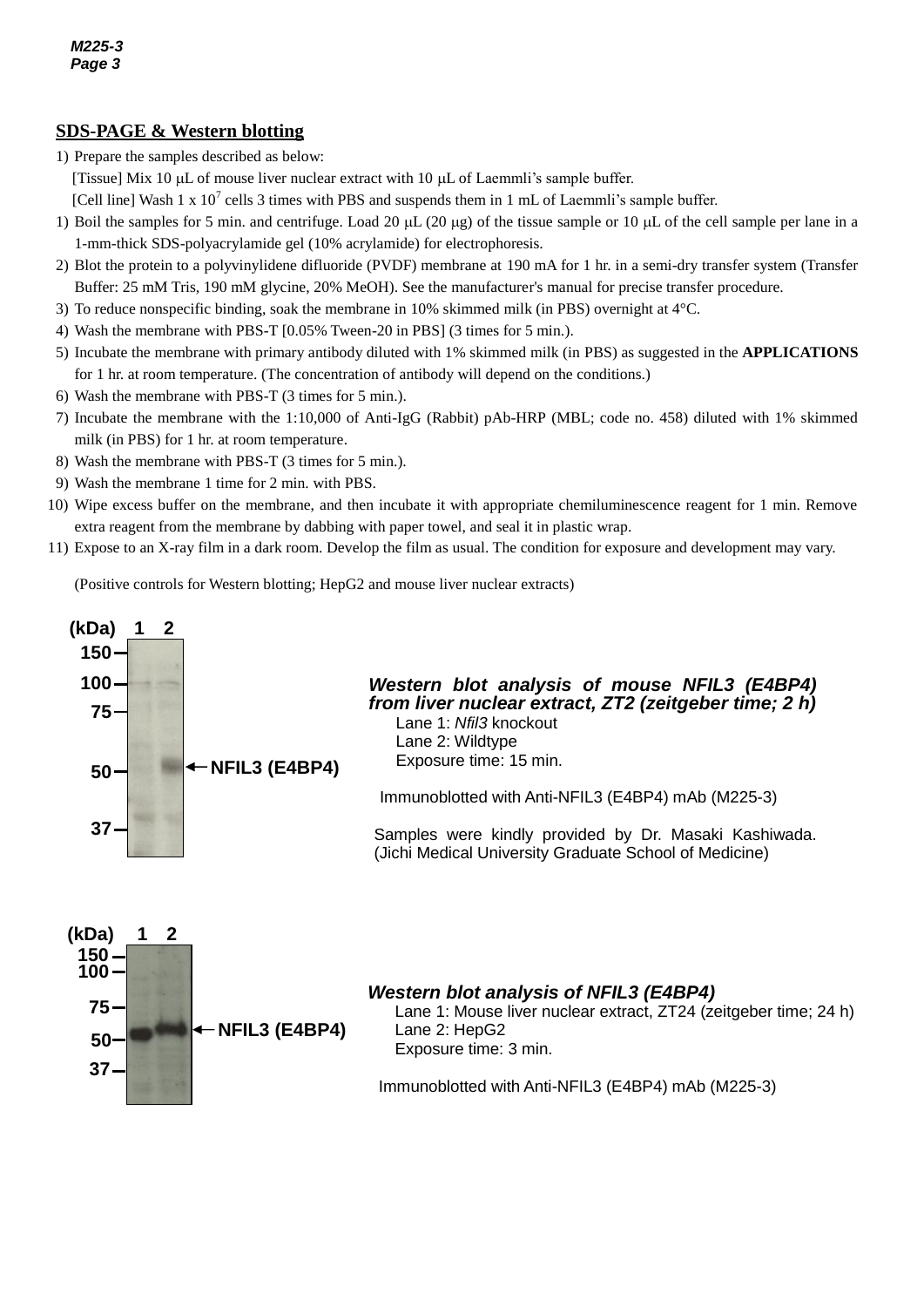#### *g* **<u>Immunoprecipitation for tissue sample</u>**

- EDTA, 6.5% glycerol, 1.5% Triton X-100, 1 mM DTT, 50 mM NaF, 1 mM Na<sub>3</sub>VO<sub>4</sub>] containing appropriate protease 1) Mix 100  $\mu$ L of mouse liver nuclear extract to 200  $\mu$ L of D1 buffer [20 mM HEPES-NaOH (pH 7.8), 5.5 mM NaCl, 1 mM inhibitors.
- 2) Add 40  $\mu$ L of 50% protein G agarose beads slurry resuspended in PBS. Incubate it at 4 $\degree$ C with rotation for 30 min.
- 3) Centrifuge the tube and transfer the supernatant to another tube.
- 4) Add primary antibody as suggested in the **APPLICATIONS** to 300  $\mu$ L of precleared sample (prepared sample from step 3)). Incubate with gentle agitation for 1 hr. at 4°C.
- 5) Add 40 µL of 50% protein G agarose beads slurry in IP buffer [20 mM HEPES-NaOH (pH7.8), 140 mM NaCl, 1 mM EDTA, 5 % glycerol, 1.0 % TritonX-100, 1 mM DTT] containing appropriate protease inhibitors into the tube. Incubate with gentle agitation for 30 min. at 4°C.
- 6) Wash 1 time with 1 mL of IP buffer.
- 7) Resuspend the bead pellet in 8  $\mu$ L of Laemmli's sample buffer, boil for 5 min. and centrifuge.
- 8) Load 8 µL of the sample per lane in a 1-mm-thick SDS-polyacrylamide gel (7.4% acrylamide) for electrophoresis.
- 9) Blot the protein to a polyvinylidene difluoride (PVDF) membrane at 300 mA for 1 hr. using a Tanc Blotter. See the manufacturer's manual for precise transfer procedure.
- 10) To reduce nonspecific binding, soak the membrane in 1% Skimmed milk (in TBS) for 1 hr. at 37°C.
- 11) Incubate the membrane with 1  $\mu$ g/mL of rabbit anti-mouse Nfil3 polyclonal antibody diluted with 1% Skimmed milk (in TBS) overnight at 4°C. (The concentration of antibody will depend on the conditions.)
- 12) Wash the membrane 3 times for 2 min., 5 min., 10 min. each with 1% Skimmed milk (in TBS).
- 13) Incubate the membrane with 1:5,000 of HRP-conjugated Donkey Anti-rabbit IgG (Kappel) diluted with 5% skimmed milk (in TBS) for 1 hr. at 37°C.
- 14) Wash the membrane 3 times for 2 min., 5 min., 10 min. each with TBS-T (TBS containing 0.05% Tween-20).
- 15) Wipe excess buffer on the membrane, and then incubate it with Western Lightning-Plus-ECL (Perkinelmer; code no. NEL105001EA) for 1 min. Remove extra reagent from the membrane by dabbing with paper towel, and seal it in plastic wrap.
- 16) Expose for 1-5 min. with ImageQuant LAS 4000 mini imaging system (Fujifilm). The condition for exposure and development may vary.

(Positive control for Immunoprecipitation; Mouse liver nuclear extract)



## *Immunoprecipitation of mouse NFIL3 (E4BP4) from liver nuclear extract*

Data were kindly provided by Dr. Hikari Yoshitane and Dr. Yoshitaka Fukada. (Department of Biophysics and Biochemistry, Graduate School of Science, University of Tokyo)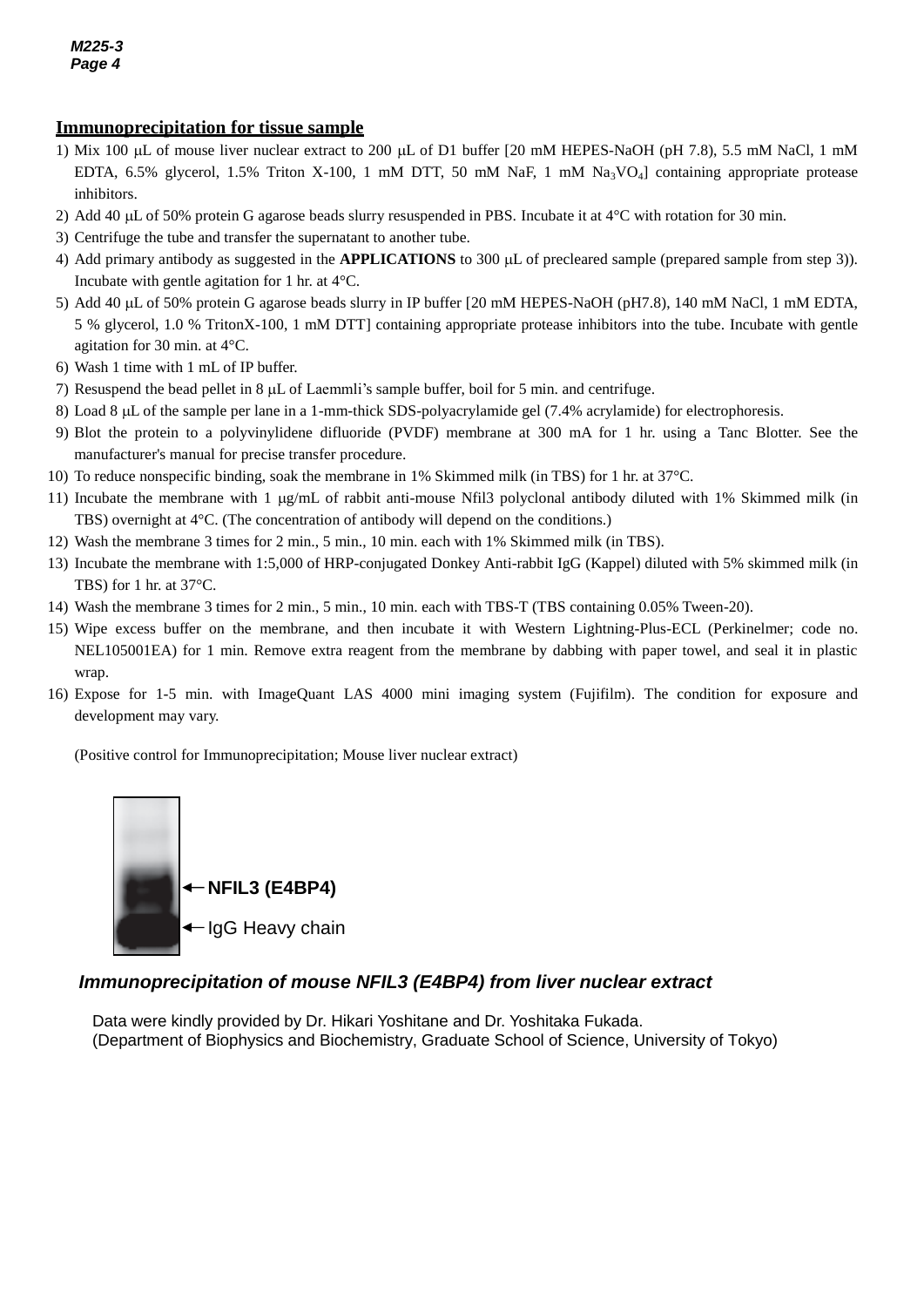#### *g* **<u>Immunoprecipitation for cell samples</u>**

- containing appropriate protease inhibitors. Mix well and incubate on ice for 20 min. 1) Wash cells 3 times with PBS and resuspend them with 800  $\mu$ L of IP buffer [50 mM Tris (pH8.0), 150 mM NaCl, 1% NP-40]
- 2) Centrifuge the tube at 12,000 xg for 10 min at 4°C. and transfer the supernatant to another tube.
- 3) Add 30  $\mu$ L of 50% protein G agarose beads slurry resuspended in PBS. Incubate it at 4<sup>°</sup>C with rotation for 1 hr.
- 4) Centrifuge the tube and transfer the supernatant to another tube.
- 5) Add primary antibody as suggested in the **APPLICATIONS** to the supernatant. Incubate with gentle agitation for 3 hr. at 4°C.
- 6) Add 30  $\mu$ L of 50% protein G agarose beads slurry into the tube. Incubate with gentle agitation for 1 hr. at 4 $\degree$ C.
- 7) Wash 4 times with 1 mL of IP buffer.
- 8) Resuspend the bead pellet in 30 µL of Laemmli's sample buffer, boil for 5 min. and centrifuge.
- 9) Load 30 L of the sample per lane in a 1-mm-thick SDS-polyacrylamide gel (7% acrylamide) for electrophoresis.
- 10) Blot the protein to a polyvinylidene difluoride (PVDF) membrane at 19 V for 45 min. using Trans*-*Blot SD Semi-Dry Electrophoretic Transfer Cell (Bio-Rad). See the manufacturer's manual for precise transfer procedure.
- 11) To reduce nonspecific binding, soak the membrane in blocking buffer [TBS containing 5% skimmed milk and 0.05% Tween-20) for 1 hr. at room temperature.
- 12) Wash the membrane 1 time for 5 min. with TBS-T (0.05% Tween-20 in TBS).
- 13) Incubate the membrane with 0.5 g/mL of E4BP4 Antibody (Santa Cruz; code. no. sc-9550) diluted with blocking buffer overnight at 4°C. (The concentration of antibody will depend on the conditions.)
- 14) Wash the membrane 5 times for 5 min. each with TBS-T.
- 15) Incubate the membrane with 1:2,000 of HRP-conjugated Donkey Anti-Goat IgG (Santa Cruz; code. no. sc-2020) diluted with 5% skimmed milk (in TBS-T) for 1 hr. at room temperature.
- 16) Wash the membrane 5 times for 5 min. each with TBS-T.
- 17) Wipe excess buffer on the membrane, and then incubate it with WesternBright Sirius HRP substrate (Advansta) for 1 min. Remove extra reagent from the membrane by dabbing with paper towel, and seal it in plastic wrap.
- 18) Expose for 10-60 sec. with ImageQuant LAS 4000 imaging system (Fujifilm). The condition for exposure and development may vary.

(Positive control for Immunoprecipitation; Wildtype D10.G4.1)

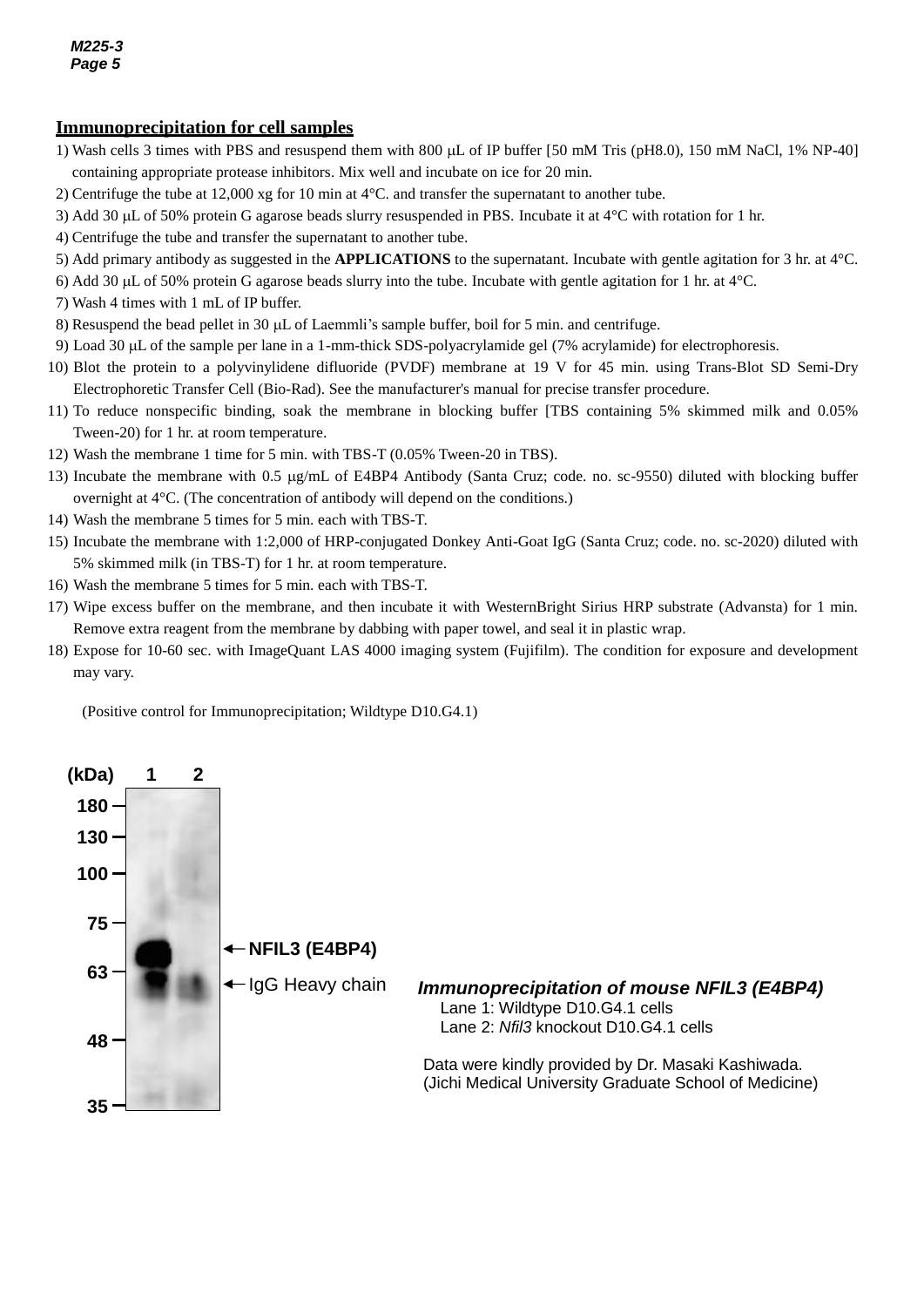*M225-3 Page 6*

# **Immunohistochemical staining for paraffin embedded section**



*Immunohistochemical detection of NFIL3 (E4BP4) in mouse liver* Brown: Anti-NFIL3 (E4BP4) mAb (M225-3),  $5 \mu g/mL$ 

Blue: Hematoxylin

Left: ZT12 (zeitgeber time; 12 h) Right: ZT24 (zeitgeber time; 24 h)

Antigen retrieval: Heat-treated (1 mM EDTA (pH8.0) , 121℃, 5 min.)